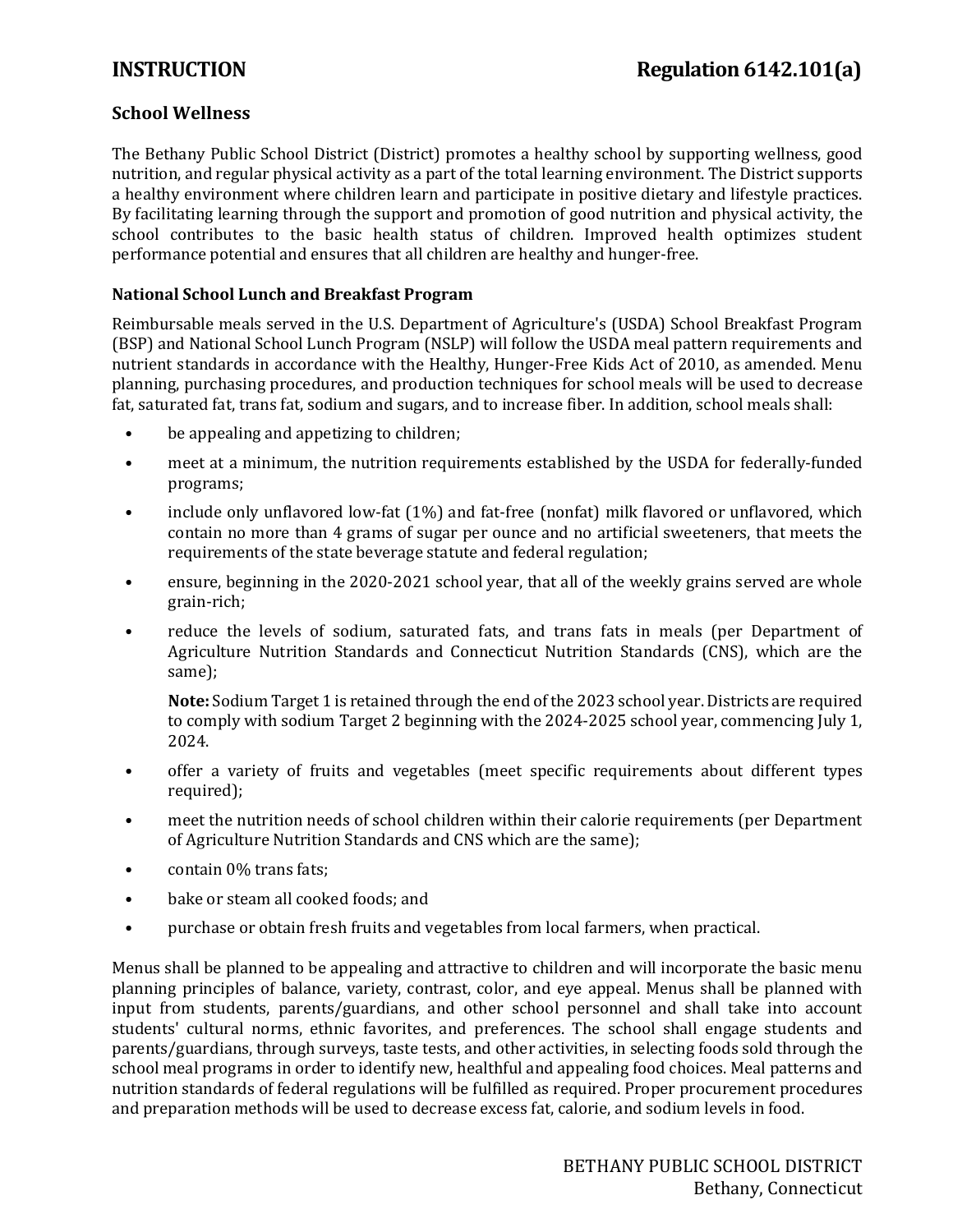# **INSTRUCTION Regulation 6142.101(b)**

The District will share and publicize information regarding the nutrition content of school meals with students, families, and school staff. The information will be available in a variety of forms that can include handouts, the school website, articles, school newsletters, presentations, and through any other appropriate means available to reach families. Nutrition information for a la carte foods and beverages sold in schools will also be available.

Special dietary needs of students will be accommodated according to the USDA document "Accommodating Children with Special Dietary Needs in School Nutrition Programs."

With parent/guardian permission and appropriate medical documentation, modified meals shall be prepared for students with food allergies or other special dietary needs. The medical statement must identify the student's disability, state why the disability restricts the student's diet, identify the major life activity affected by the disability, and state the foods to be omitted and the food or choices of foods that must be substituted.

The District shall help ensure that all children have breakfast, in order to meet their nutritional needs and enhance their ability to learn. The school will:

- encourage parents/guardians to provide a healthy breakfast for their children through newsletter articles, take-home materials, or other means; and
- inform families of the availability and location of Summer Food Service Program meals in accordance with the Healthy, Hunger-Free Kids Act of 2010.

### **Cafeteria A La Carte Sales**

The school food service program must follow the CNS when determining the items for a la carte sales. All beverages sold to students in school meals and as a la carte sales must meet the requirements of state statute and USDA requirements for a la carte foods.

The District will make every effort to ensure, to the maximum extent practicable, that the method of payment does not identify a student as eligible for free or reduced-price meals. All students regardless of eligibility, are given a unique code to use at the point of sale.

At all times when food is available for purchase by students during the school day, nutritious and lowfat foods must also be available for sale at the same time. These foods may include, but shall not be limited to, low-fat dairy products and fresh or dried fruit.

All snacks and a la carte foods must mee[t USDA Smart Snacks Standards.](https://www.fns.usda.gov/tn/guide-smart-snacks-school) 

In accordance with Connecticut State Statute, the sale of beverages, as part of school meals and as a la carte sales, shall be limited to the following five categories:

- 1. Milk, low-fat (1%) unflavored or nonfat which may be flavored or unflavored but contains no artificial sweeteners and no more than 4 grams of sugar per fluid ounce (federal regulation requires non-fat or 1% low-fat milk).
- 2. Nondairy milk, such as soy or rice milk, which may be flavored or unflavored but contains no artificial sweeteners, no more than 4 grams of sugar per fluid ounce, no more than 35% of calories from fat per serving, and no more than 10% of calories from saturated fat per serving.
- 3. One hundred percent (100%) fruit or vegetable juice or a combination of such juices, containing no added sugars, sweeteners, or artificial sweeteners.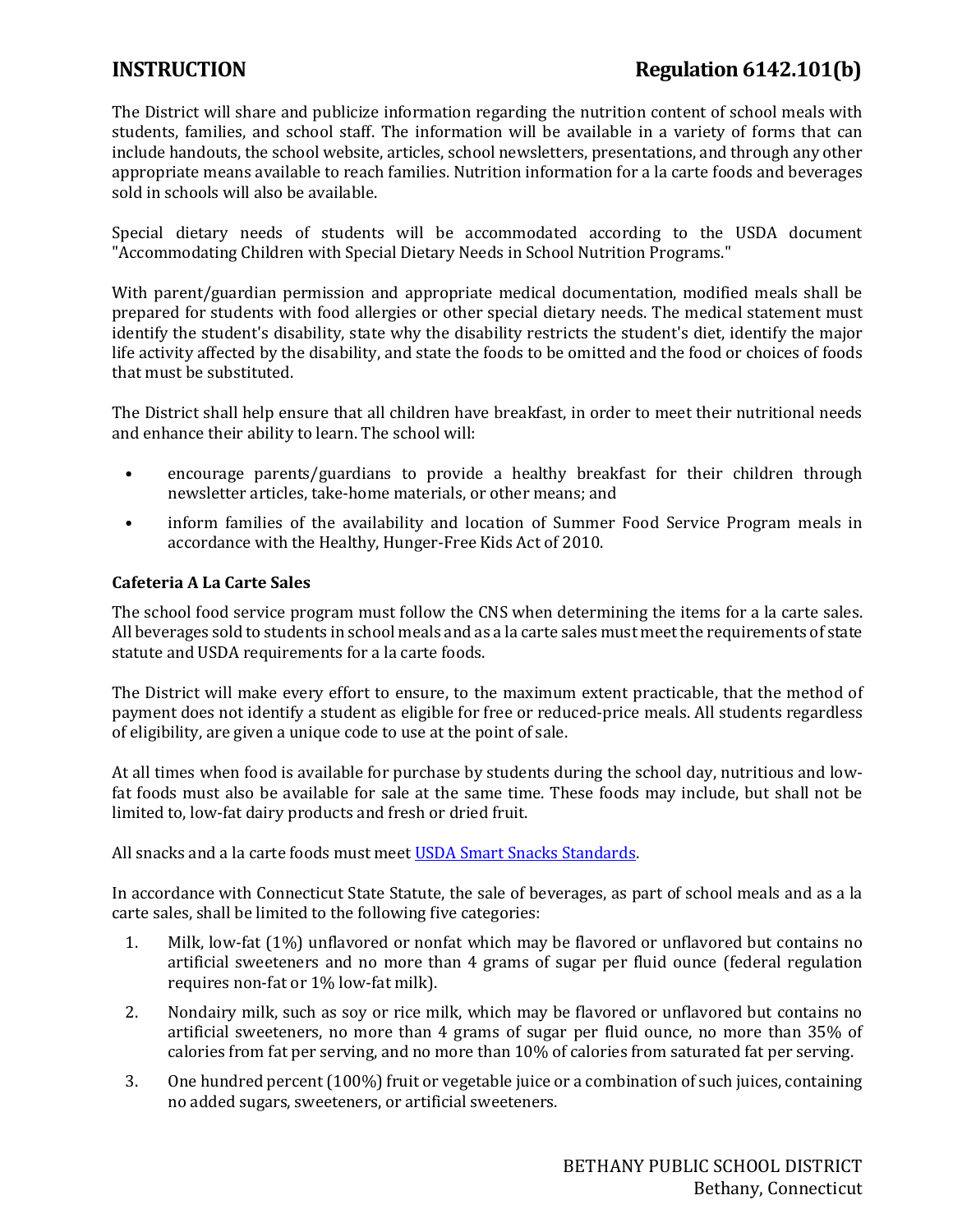- 4. Beverages that contain only water and fruit or vegetable juice and have no added sugars, sweeteners, or artificial sweeteners.
- 5. Water, which may be flavored but must contain no added sugars, sweeteners, artificial sweeteners, or caffeine. (Note: The Federal Healthy, Hunger-Free Kids Act of 2010 requires schools to make free potable water available where meals are served for schools participating in the SBP and NSLP.)

(Consult the CSDE's List of Acceptable Foods and Beverages for allowable products.)

### **Lunchroom Climate**

A lunchroom environment that provides students with a relaxed, enjoyable climate shall be developed. It is encouraged that the lunchroom environment is a place where students have:

- adequate space to eat and pleasant surroundings;
- appropriate supervision; and
- convenient access to handwashing facilities before meals.

### **Meal Schedules**

Meal periods shall be scheduled at appropriate hours. In compliance with federal regulations, lunch must be scheduled between 10:00 a.m. and 2:00 p.m. in the school. Pursuant to state statute, schools are required to provide all full-day students a daily lunch period of not less than twenty (20) minutes. Activities such as tutoring, clubs, or organizational meetings or activities shall not be scheduled during mealtimes unless students may eat during such activities.

### **Qualifications of Food Service Staff**

Qualified nutrition professionals shall administer the school meal program. As part of the District's responsibility to operate a food service program, continuing professional development shall be provided for all nutrition professionals in the school. Such training shall involve all individuals working in the cafeteria, including monitors so that all are aware of the requirements of the School Wellness policy. Staff development programs shall include appropriate certification and/or training programs for school food service directors, managers, and cafeteria workers, according to their levels of responsibility. (See USDA's Professional Standards for School Nutrition Professionals website.)

# **Training for Food Service Staff**

All food service personnel, including volunteers and monitors, shall have adequate pre-service training in foodservice operations and regularly participate in professional development activities that address requirements for Child Nutrition Programs, menu planning, and preparation, food safety, strategies for promoting healthy eating behaviors, and other appropriate topics. (See USDA's Professional Standards for School Nutrition Professionals website.)

# **Other Foods Offered or Sold**

To create a school environment that supports the promotion of healthy food and beverage choices for children, it is important to consider all venues where food and beverages are consumed or sold. The District's nutrition standards apply to all food served to students on school premises, including but not limited to, cafeteria a la carte sales, vending machines, school stores, fundraisers, activities, and classroom snacks. All beverages sold or served to students at school shall meet the requirements of state statute and federal regulations at all times, whichever are stricter.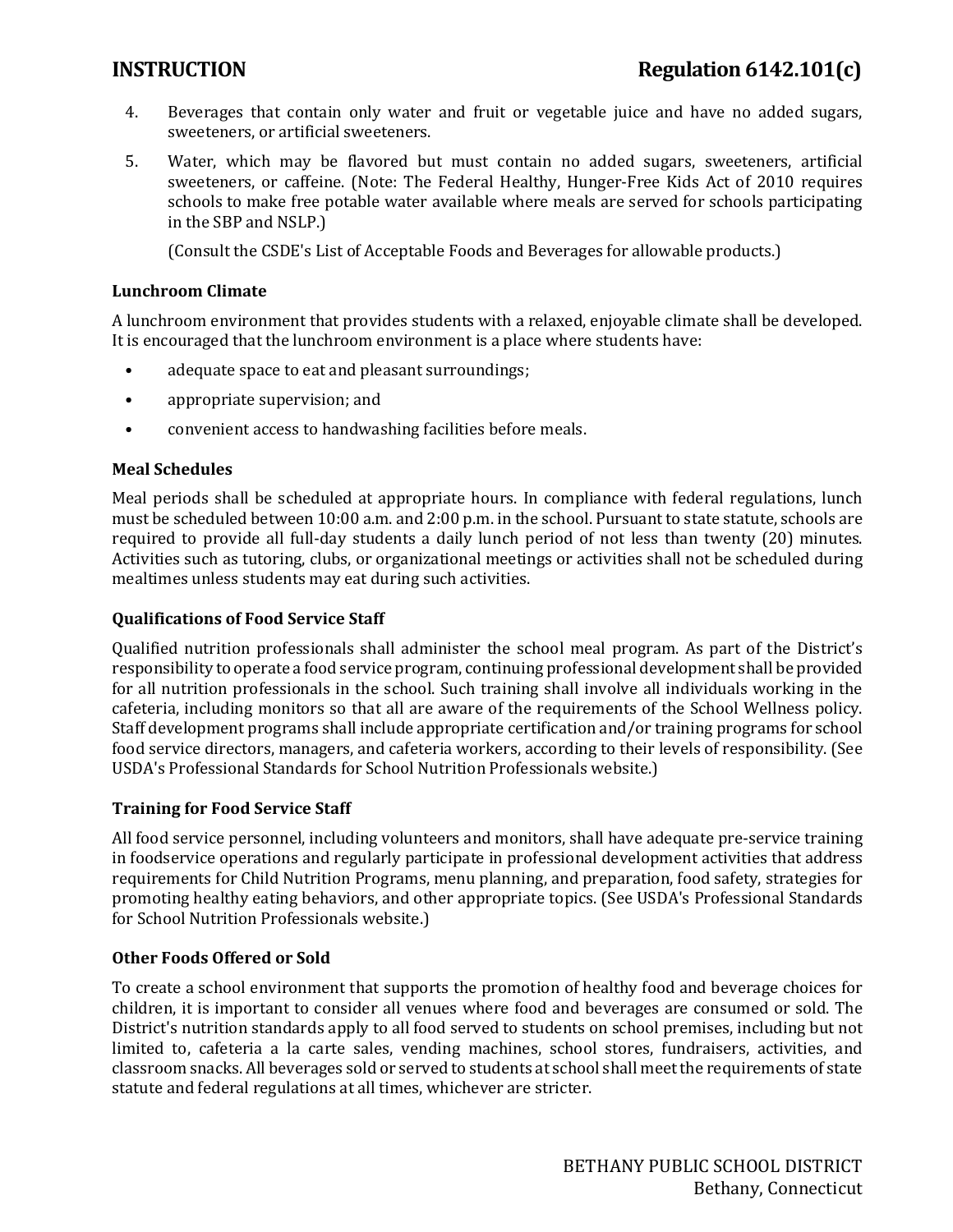# **INSTRUCTION Regulation 6142.101(d)**

To create a school environment that supports the promotion of healthy food and beverage choices for children, it is important to consider all venues where food and beverages are consumed or sold. The CNS apply to all food sold or served to students on school premises, including but not limited to, cafeteria a la carte sales, vending machines, school stores, fundraisers, activities, and classroom snacks. All beverages sold or served to students at school shall meet the requirements of state statute and federal regulations, whichever are stricter. However, beverages not meeting the requirements of state statute and foods not meeting the CNS may be sold or served at the location of an event occurring after the end of the regular school day or on the weekend provided they are not sold from a vending machine or school store. The District strongly encourages the sale or distribution of nutrient-dense foods, such as fruits, vegetables, whole grains, low-fat dairy, lean meats, and legumes.

Pursuant to Connecticut General Statutes, whenever any group makes foods available for purchase in a school during the school day, low-fat dairy products and fresh or dried fruits must also be available in the school at the same time for purchase by students. "Foods available for purchase" include, but are not limited to, foods sold in cafeterias, vending machines, school stores, fundraisers, and any other food sales during the school day. This includes school stores that sell food to students must ensure that non-fat or low-fat dairy products and fresh or dried fruit are available for purchase either in the store itself or elsewhere in the school, while the school store is selling food.

#### **Access to Drinking Water**

The Federal Healthy Hunger-Free Kids Act of 2010 requires schools to make free potable water available where meals are served for schools participating in the SBP and NSLP.

A water fountain is available in the school cafeteria for students to access during meal times.

Outside of the cafeteria and mealtimes, students and staff will have access to safe, fresh drinking water throughout the school day. Fluoridated or bottled water that does not contain added sugars, sweeteners, artificial sweeteners, or caffeine, should be made available for purchase by students and staff.

# **Foods Brought Into School**

The District shall encourage families to pack healthy lunches and snacks and to refrain from including beverages that do not meet the requirements of state statute or foods that do not meet the District's nutrition standards. Classroom snacks if provided to all children, must only include healthy choices that meet the state requirements for allowable beverages and the District's nutrition standards.

District policy is that the foods will/should also meet the Smart Snacks standards and the Connecticut Healthy Food Certification standards.

If food is brought from home to be shared with other students, the District shall develop procedures to ensure that all food is safe.

#### **Sharing of Foods**

Schools shall discourage students from sharing their foods or beverages with one another during meal or snack times, given concerns with allergies and other restrictions on some children's diets.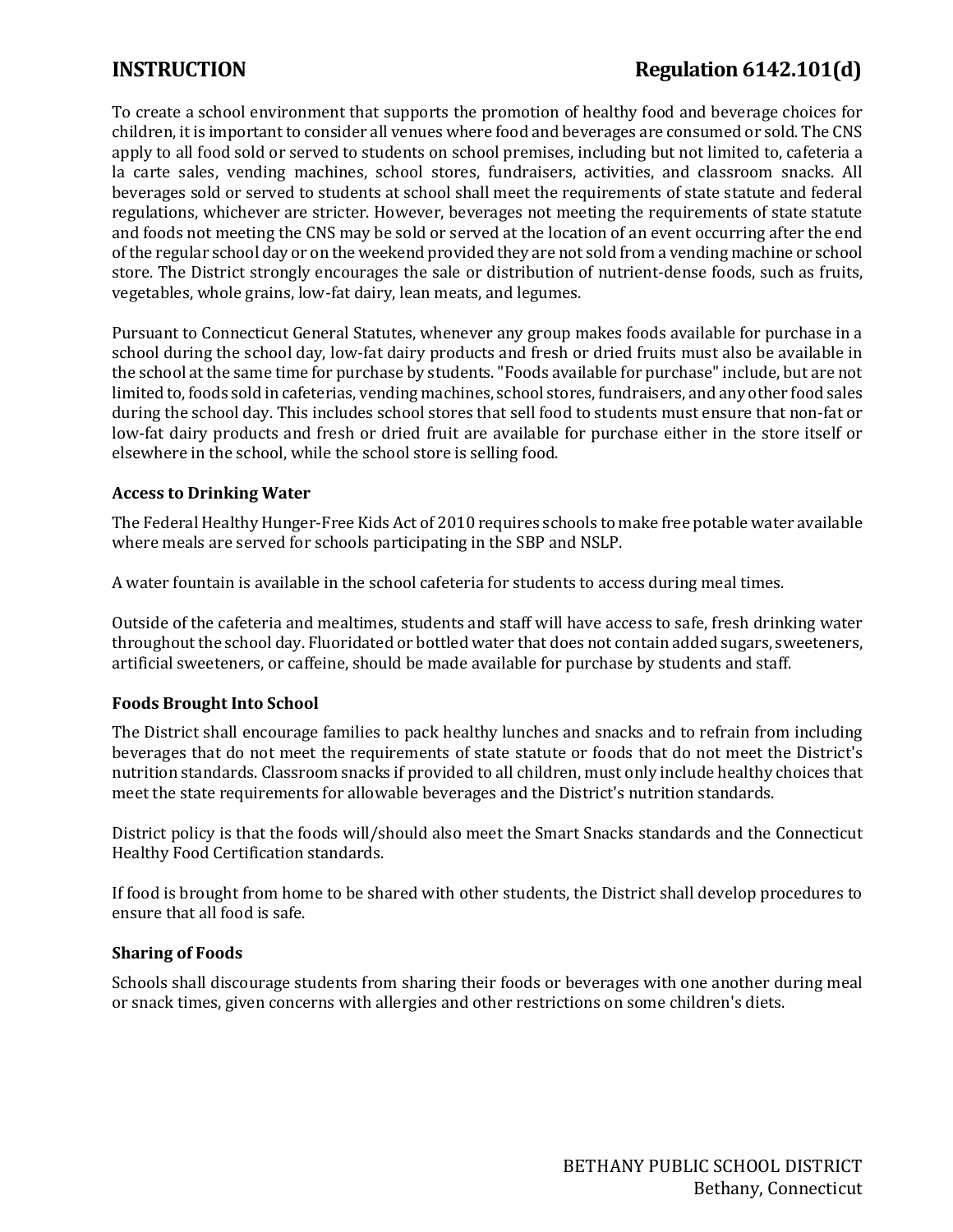# **Fundraising**

School fundraising activities shall not involve food or beverages or shall only use foods that meet the CNS and beverages that meet the requirements of state statute and federal regulations. However, food items that do not meet the CNS and beverages not meeting the requirements of state statute and federal regulations can be sold as fundraisers on school premises if they are sold at the location of an event occurring after the end of the regular school day or on the weekend, provided they are not sold from a vending machine or school store. Schools shall encourage fundraising activities that promote physical activity. The District shall make available to students, parents/guardians, teachers, and school groups a list of ideas for acceptable fundraising activities, such as healthy foods and beverages or alternate nonfood fundraisers.

Competition with nutritious meals served by the school food services operations must be minimized. Income from any competitive foods or beverages sold from thirty (30) minutes prior to the start of any state or federally subsidized milk or meal program until thirty (30) minutes after the end of the program must accrue to the foodservice account.

### **Concessions**

Food items that do not meet the CNS and beverages that do not meet the requirements of state statute and federal regulations can be sold at concessions operated at the location of an event that occurs after the school day or on the weekend, provided they are not sold from a vending machine or school store. Organizations operating concessions at school functions after school or on weekends should include at least some healthy food choices in their offerings. It is recommended that groups market these healthy options at a lower profit margin to encourage selection by students.

### **Teacher-to-Student Incentives and Punishments**

Teachers and staff shall not use foods or beverages as rewards for academic performance or good behavior unless this practice is allowed by a student's Individualized Education Plan (IEP). The use of sugar-sweetened beverages or candy as a classroom reward at any school is not appropriate. Alternative rewards shall be developed and promoted.

Schools shall not withhold foods or beverages (including food served through school meals) as a punishment.

# **Student Nutrition Education and Promotion**

Nutrition education and promotion shall be offered as part of a planned, ongoing, systematic, sequential, standards-based, comprehensive school health education program designed to provide students with the knowledge and skills necessary to promote and protect their health. Nutrition education shall use national or state-developed standards, such as the Connecticut State Department of Education's (CSDE) Healthy and Balanced Living Curriculum Framework. The District shall develop and implement a comprehensive, developmentally appropriate, curriculum approach to nutrition in all grades. Students shall be able to demonstrate competency through the application of knowledge, skill development, and practice.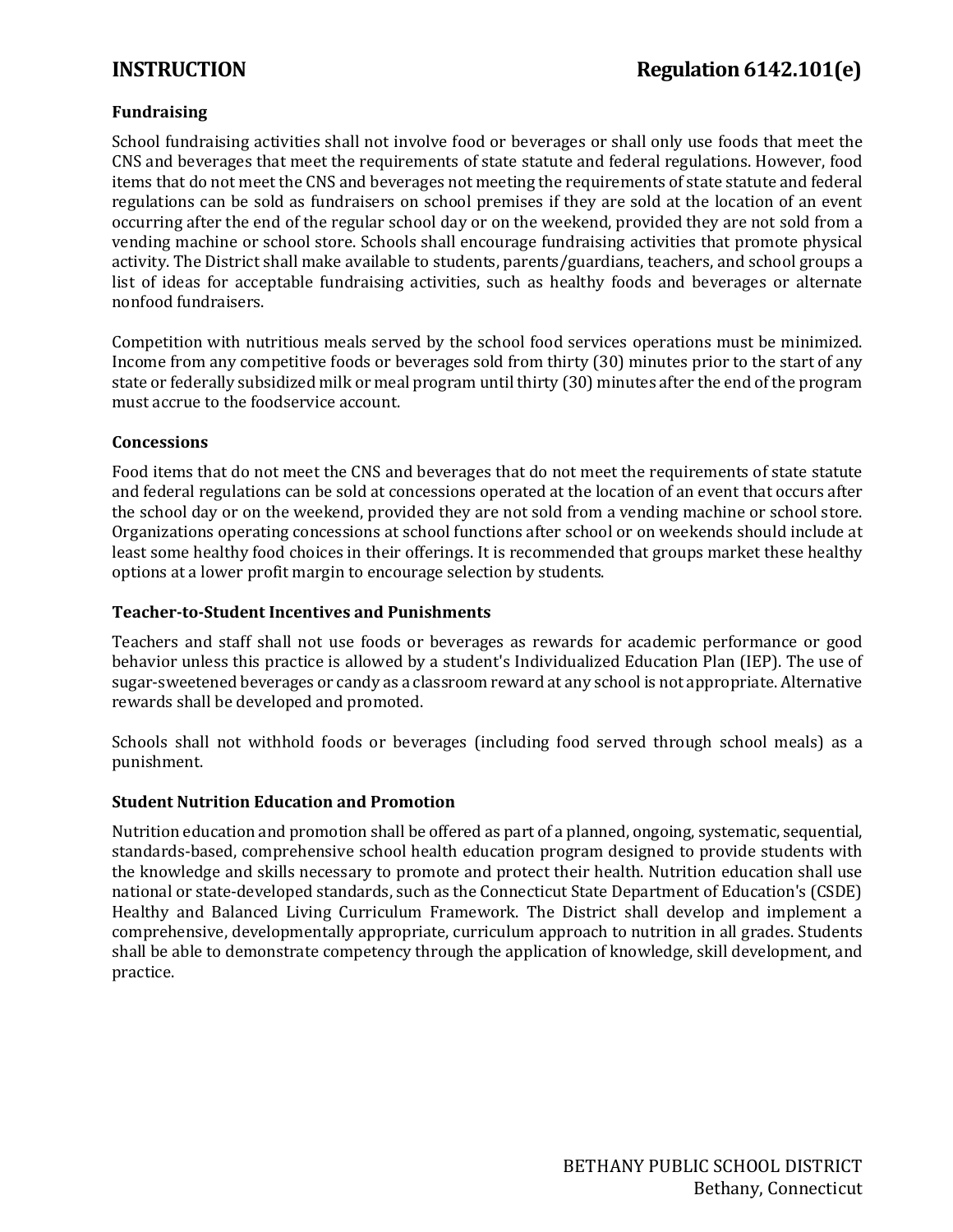# **INSTRUCTION Regulation 6142.101(f)**

The nutrition education program shall focus on students' eating behaviors, be based on theories and methods proven effective by published research, and be consistent with the state's/District's comprehensive school health education standards/guidelines/curriculum framework. Nutrition themes include but are not limited to:

- My Plate and the Dietary Guidelines for Americans (Healthy Eating Plan)
- Healthy heart choices
- Sources and functions of major nutrients
- Guide to a healthy diet
- Diet and disease
- Understanding calories
- Healthy snacks
- Identify and limit foods of low nutrient density
- Food labels
- Multicultural influences
- Serving sizes
- Proper food safety and sanitation
- Body-size acceptances, healthy weight, and dangers of unhealthy weight-control practices

The District nutrition guidance reinforces nutrition and agriculture education to help students practice these themes in a supportive school environment. Nutrition and agriculture education shall also be included in other classroom content areas such as math, science, language arts, social sciences, family and consumer sciences, and elective subjects. Instructional staff is encouraged to integrate nutritional and agricultural themes into daily lessons when appropriate, to reinforce and support health messages.

The District shall assess all nutrition education lessons and materials for accuracy, completeness, balance, and consistency with the state's/District's educational goals and curriculum standards. Materials developed by food marketing boards or food corporations that contain any commercial or branded messages shall not be used.

# **Educational Reinforcement**

School instructional staff members shall collaborate with agencies and groups conducting nutrition education in the community to send consistent messages to students and their families. Guest speakers and performers invited to address students shall receive appropriate orientation to relevant District policies. School staff members shall be encouraged to coordinate with other agencies and community groups to provide opportunities for student volunteer work related to nutrition, such as assisting with food recovery efforts and preparing nutritious meals for home-bound people. School officials shall disseminate information to parents/guardians, students, and staff members about community programs that offer nutrition assistance to families.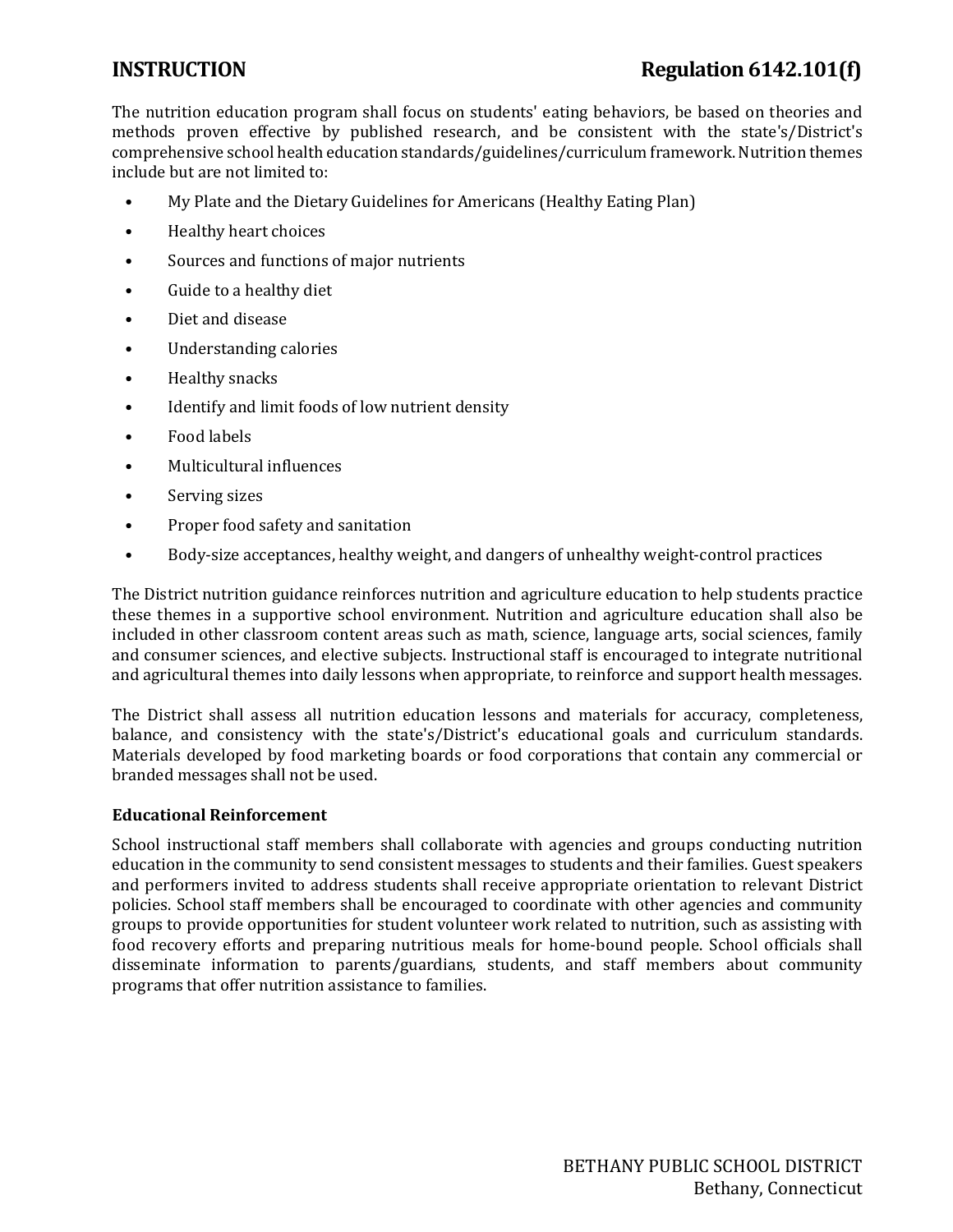# **Nutrition Promotion**

The District shall conduct nutrition education activities and promotions that involve parents/guardians, students, and the community. The District shall participate in programs that promote and reinforce student health, such as Team Nutrition and the Healthier U.S. School Challenge. The school team responsible for planning nutrition activities shall ensure interdisciplinary collaboration by including the school food service staff, school nurse, health and physical education teacher, and other appropriate school staff members.

### **Consistent Health Messages**

Students shall receive positive, motivating messages, both verbal and nonverbal, about healthy eating and physical activity throughout the school environment. All school personnel shall help reinforce these positive messages. Foods and beverages sold or served at school shall not contradict healthy eating messages. The District shall not use practices that contradict messages to promote and enjoy physical activity; for example, withholding recess or using physical activity as punishment (e.g., running laps, doing pushups).

### **Food and Beverage Marketing in Schools**

The District is committed to providing a school that ensures opportunities for all students to practice healthy eating and physical activity behaviors throughout the school day while minimizing commercial distractions. The District strives to teach students how to make informed choices about nutrition, health, and physical activity. These efforts will be weakened if students are subjected to advertising on District property that contains messages inconsistent with the health information the District is imparting through nutrition education and health promotion efforts. Any foods and/or beverages marketed or promoted to students on the school campus during the school day will meet or exceed the USDA Smart Snacks in School Nutrition Standards.

Food and beverage marketing is defined as advertising and other promotions in schools. Food and beverage marketing often includes an oral, written, or graphic statement made for the purpose of promoting the sale of a food or beverage product made by the producer, manufacturer, seller, or any other entity with a commercial interest in the product. This term includes, but is not limited to the following:

- Brand names, trademarks, logos, or tags, except when placed on a physically present food or beverage product or its container.
- Displays such as on vending machine exteriors.
- Corporate brand, logo, name, or trademark on school equipment, such as marquees, message boards, scoreboards, or backboards. (**Note:** Immediate replacement of these items is not required; however, Districts will replace or update scoreboards or other durable equipment when contracts are up for renewal or to the extent that it is financially possible over time so that items are in compliance with the marketing policy.)
- Corporate brand, logo, name, or trademark on cups used for beverage dispensing, menu boards, coolers, trash cans, and other food service equipment; as well as on posters, book covers, pupil assignment books or school supplies displayed, distributed, offered, or sold by the District.
- Advertisements in school publications or school mailings.
- Free product samples, taste tests or coupons of a product, or free samples displaying advertising of a product.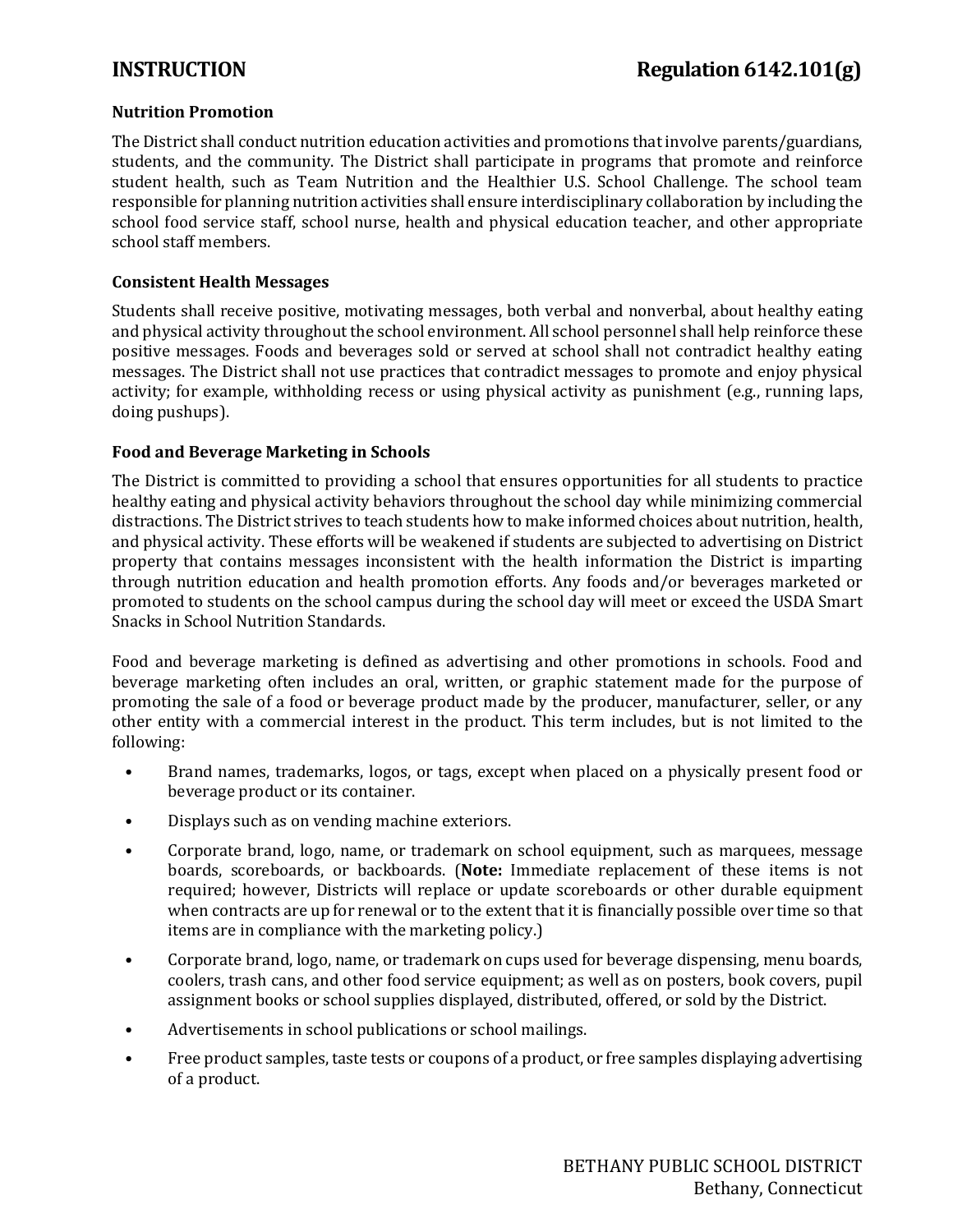As the District Nutrition Services/PTO review existing contracts and considers new contracts, equipment, and product purchasing and/or replacement, decisions should reflect the applicable marketing guidelines established by the District School Wellness policy.

# **Staff as Role Models**

The District shall build awareness among teachers, food service staff, coaches, the nurse, and other school staff members about the importance of nutrition, physical activity, and body-size acceptance to academic success and lifelong wellness. School staff members shall be encouraged to model healthy eating and physical activity behaviors.

### **Education Links with School**

The nutrition education program links with school meal programs, other school foods, and nutritionrelated community services that occur outside the classroom or that link classroom nutrition education to the larger school community, such as school gardens, cafeteria-based nutrition education, and afterschool programs. Nutrition education shall be offered in the school cafeteria and/or classroom, with coordination between school food service and teachers. The District shall link nutrition education with other coordinated school health initiatives.

### **Professional Development for Teachers**

The District shall include appropriate training for teachers and other staff members. Staff members responsible for nutrition education shall be adequately prepared and shall regularly participate in professional development activities to effectively deliver the nutrition education program as planned. Preparation and professional development activities shall provide basic knowledge of nutrition, combined with the development of skills and adequate time to practice skills in program-specific activities. Training shall include instructional techniques and strategies designed to promote healthy eating behaviors. Staff members providing nutrition education shall not advocate dieting behaviors or any specific eating regimen to students, other staff members, or parents/guardians.

# **Staff Wellness**

The District highly values the health and well-being of every staff member and shall plan and implement activities, policies, and administrative regulations that support personal efforts by staff members to maintain a healthy lifestyle and that encourage staff members to serve as role models.

#### **Partnering with Community Organizations**

The District shall partner with community organizations (e.g., local businesses, libraries, local health departments, local colleges, and their students, and local health care providers) to provide consistent health messages and support school-based activities that promote healthy eating and physical activity.

#### **Engaging Students**

The District shall consider student needs in planning for a healthy school environment. Students shall be asked for input and feedback through the use of student surveys and other means, and attention shall be given to their comments. Key health messages shall be promoted by coordinating classroom and cafeteria and through planned promotions such as health fairs, nutrition initiatives, programs, and contests.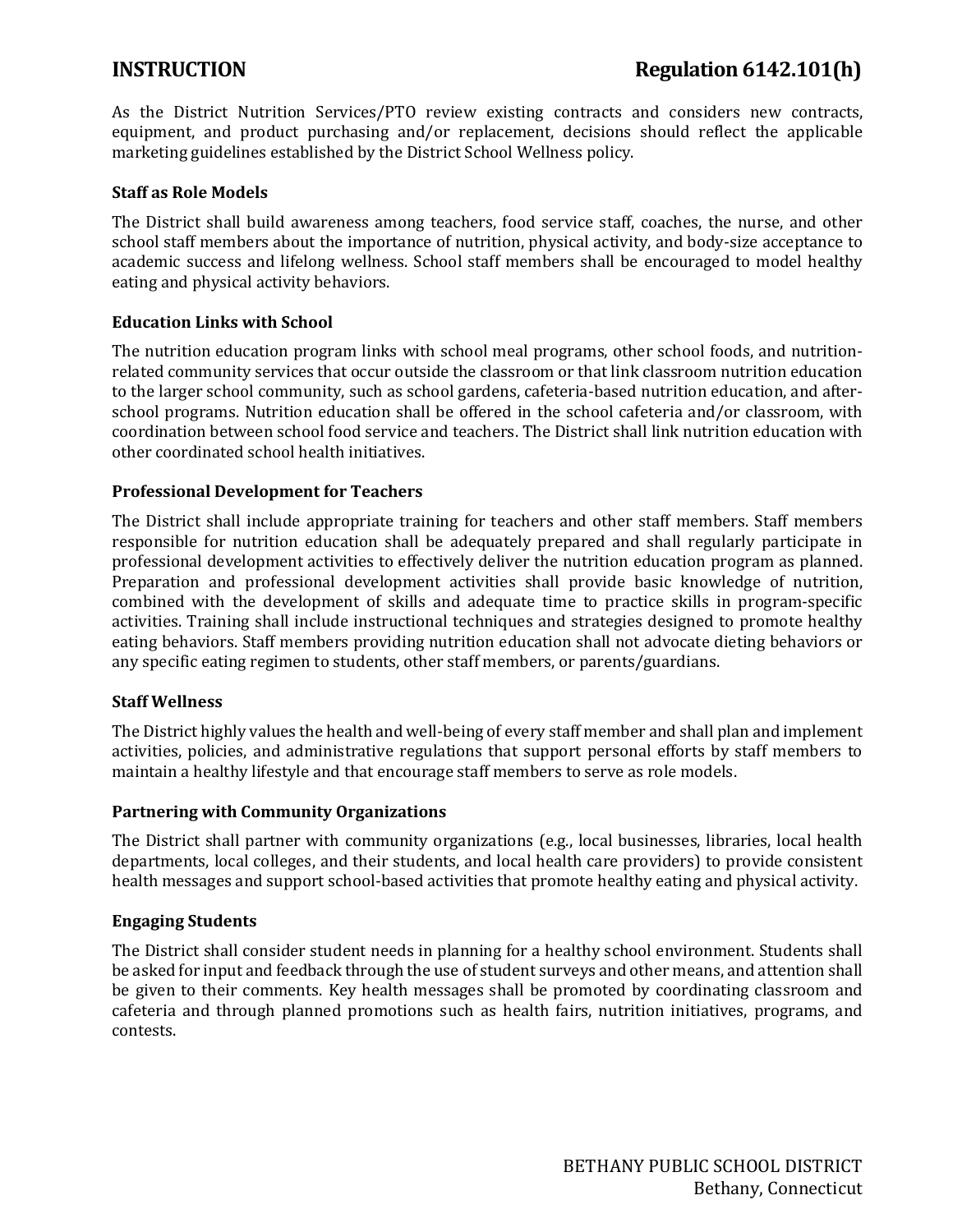# **Parent Nutrition Education**

The District shall encourage family involvement to support and promote healthy eating and physical activity habits. The District shall support families' efforts to provide a healthy diet and daily physical activity for their children through effective two-way communication strategies that allow sharing of information from school to home and from home to school.

Nutrition education will be provided to parents/guardians beginning at the elementary or pre-k level. The goal will be to continue to educate parents/guardians throughout the elementary school grades. Nutrition education may be provided in the form of handouts, postings on the District website, or presentations that focus on nutritional value, and healthy lifestyles. Additional strategies are suggested in the CSDE's "Action Guide for School Nutrition and Physical Activity Policies" (page 139) at [http://www.sde.ct.gov/sde/cwp/view.asp?a=2626&q=320754#Action.](http://www.sde.ct.gov/sde/cwp/view.asp?a=2626&q=320754#Action)

The District shall provide information about physical education and other school-based physical activity opportunities before, during, and after the school day, and shall support families' efforts to provide their children with opportunities to be physically active outside of school. Such supports shall include sharing information about physical activity and physical education through a website, newsletter, or other takehome materials, special events, or physical education homework.

### **Family and Community Involvement**

In order to promote family and community involvement in supporting and reinforcing nutrition education in the school, the Principal is responsible for ensuring:

- 1. Nutrition education materials and cafeteria menus are sent home with students.
- 2. Parents/guardians are encouraged to send healthy snacks/meals to school.
- 3. Parents/guardians and other family members are invited to periodically eat with their student in the cafeteria.
- 4. Families are invited to attend exhibitions of student nutrition projects or health fairs.
- 5. Nutrition education workshops and screening services are offered.
- 6. Nutrition education homework that students can do with their families is assigned (e.g., reading and interpreting food labels, reading nutrition-related newsletters, preparing healthy recipes, etc.).
- 7. School staff collaborates with agencies and groups conducting nutrition education in the community to send consistent messages to students and their families.
- 8. School staff is encouraged to cooperate with other agencies and community groups to provide opportunities for student volunteers related to nutrition, as appropriate.

Many additional strategies are found in the "Action Guide for School Nutrition and Physical Activity Policies" (page 141).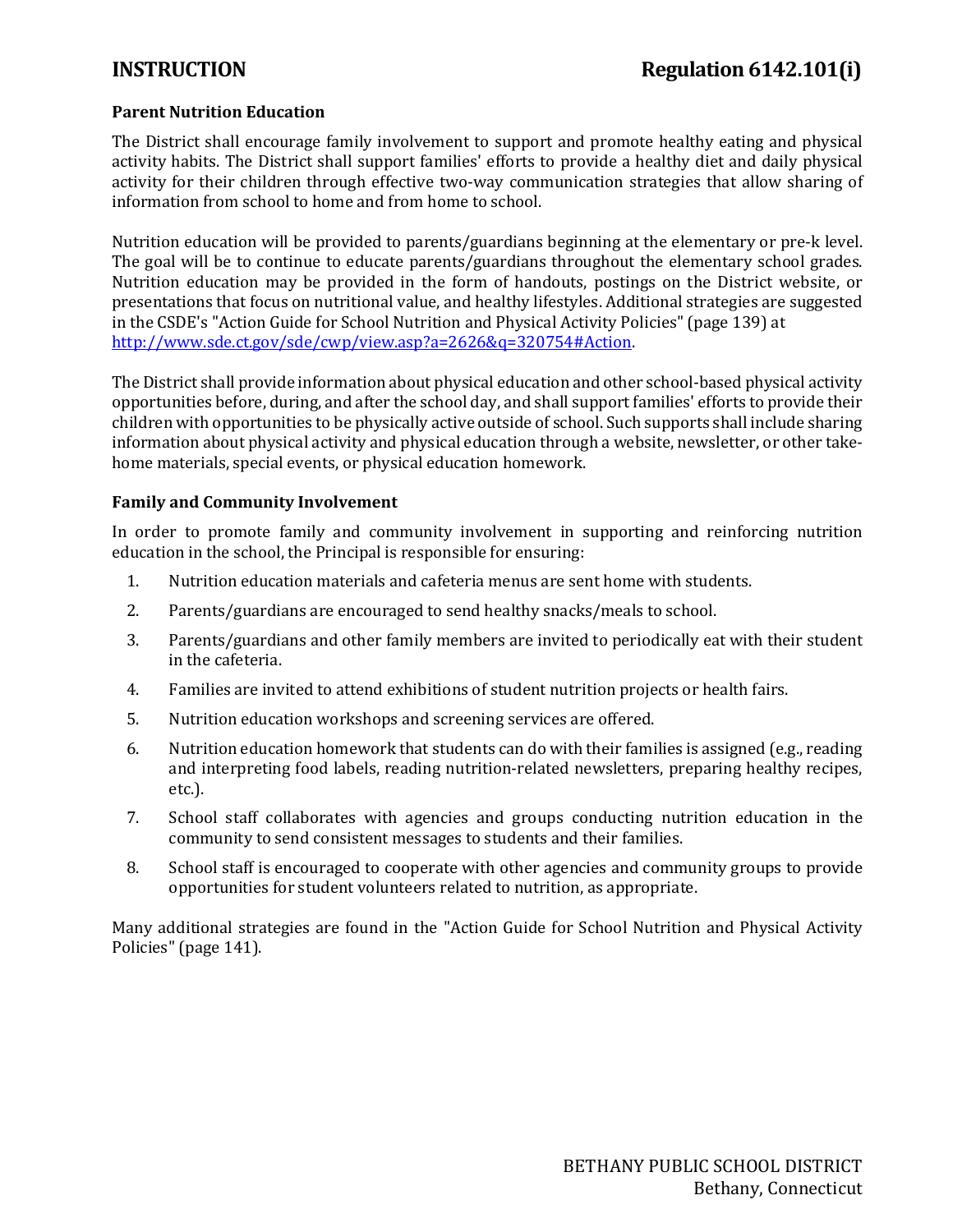# **District Wellness Council**

With the purposes of monitoring the implementation of the District's policy, evaluating policy progress, serving as a resource to school sites, and revising the policy as necessary, a District-wide representative Wellness Council shall be established and maintained. The committee will meet a minimum of four (4) times annually to establish goals for and oversee school health and safety policies and programs, including development, implementation, and periodic review and update of the Wellness policy. Committee membership will represent all school levels and include to the extent possible, but not be limited to:

- District Food Service Coordinator
- Parent/guardian representative
- Student representative
- Staff representative
- Administrative Representative
- School health professionals (nurses, physicians, dentists)
- Physical Education Teacher
- Other individuals appropriate to the evaluation process
- Bethany Board of Education Member
- Any interested member of the public
- Mental health and social services staff (school counselors, psychologists, social workers, psychiatrists)

The Superintendent or designee will convene the Wellness Council and facilitate the development of and updates to the Wellness Policy and will ensure the school's compliance with the policy. The school will designate a School Wellness Policy Coordinator, who will ensure compliance with the policy.

# **Wellness Policy Implementation, Monitoring, Accountability & Community Engagement Implementation**

The District will develop and maintain a plan for implementation to manage and coordinate the execution of this Wellness Policy. The plan delineates roles, responsibilities, actions, and timelines specific to the school; as well as specific goals and objectives for nutrition standards for all foods and beverages available on the school campus, food and beverage marketing, nutrition promotion and education, physical activity, physical education and other school-based activities that promote student wellness. It is recommended that the school use the Healthy Schools Program online tools to complete a school-level assessment based on the Centers for Disease Control and Prevention's School Health Index, create an action plan that fosters implementation and generate an annual progress report.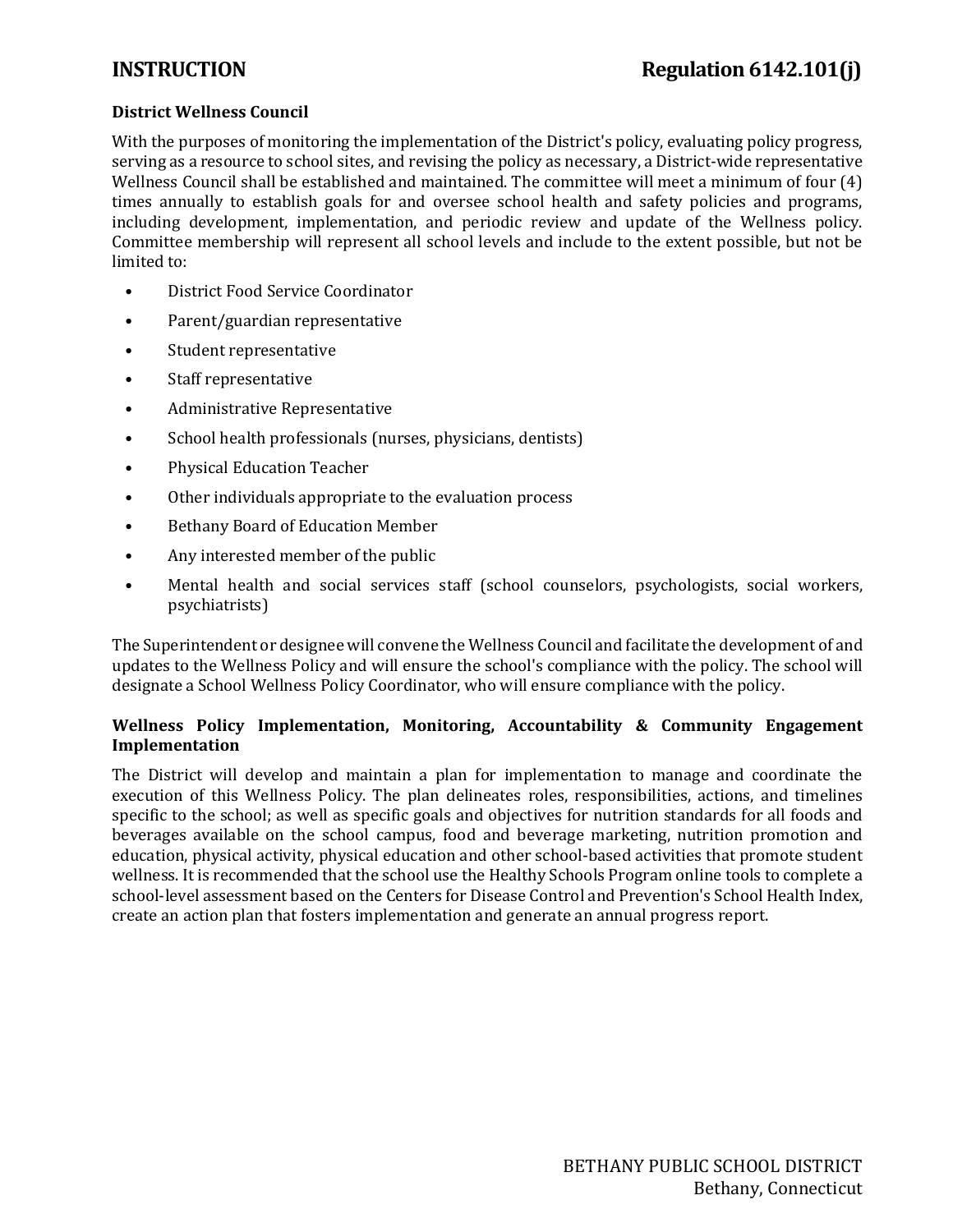# **Recordkeeping**

The District will retain records to document compliance with the requirements of the Wellness policy at the District's Administrative Offices. Documentation maintained in this location will include but will not be limited to:

- the written wellness policy;
- documentation demonstrating that the policy has been made available to the public;
- documentation of efforts to review and update the Wellness policy; including an indication of who is involved in the update and methods the District uses to make stakeholders aware of their ability to participate on the Wellness Council;
- documentation to demonstrate compliance with the annual public notification requirements;
- the most recent assessment on the implementation of the Wellness policy;
- documentation demonstrating the most recent assessment on the implementation of the Wellness policy has been made available to the public.

# **Annual Notification of Policy**

The District will actively inform families and the public each year of basic information about this policy, including its content, any updates to the policy, and implementation status. The District will make this information available via the District website and/or District-wide communications. The District will provide as much information as possible about the school nutrition environment. This will include a summary of the District's events or activities related to Wellness Policy implementation. Annually, the District will also publicize the name and contact information of the District official leading and coordinating the council, as well as information on how the public can get involved with the Wellness Council.

# **Triennial Progress Assessments**

At least once every three (3) years, the District will evaluate compliance with the Wellness policy to assess the implementation of the policy and include:

- the extent of which the District's Wellness Policy compares to the model local school wellness policies;
- the extent to which the school is in compliance with the Wellness policy; and
- a description of the progress made in attaining the goals of the Wellness policy.

The person responsible for managing the triennial assessment and contact information is the Wellness Council Chairperson. The Wellness Council, in collaboration with the school, will monitor the school's compliance with this Wellness policy. The District will actively notify households/families of the availability of the triennial progress.

# **Revisions and Updating of the Policy**

The Wellness Council will modify the Wellness policy based on the results of the triennial assessments and/or as District priorities change; community needs change; wellness goals are met; new health science, information, and technology emerges; and new Federal or state guidance or standards are issued. **The Wellness policy will be assessed and updated as indicated at least every three (3) years, following the triennial assessment.**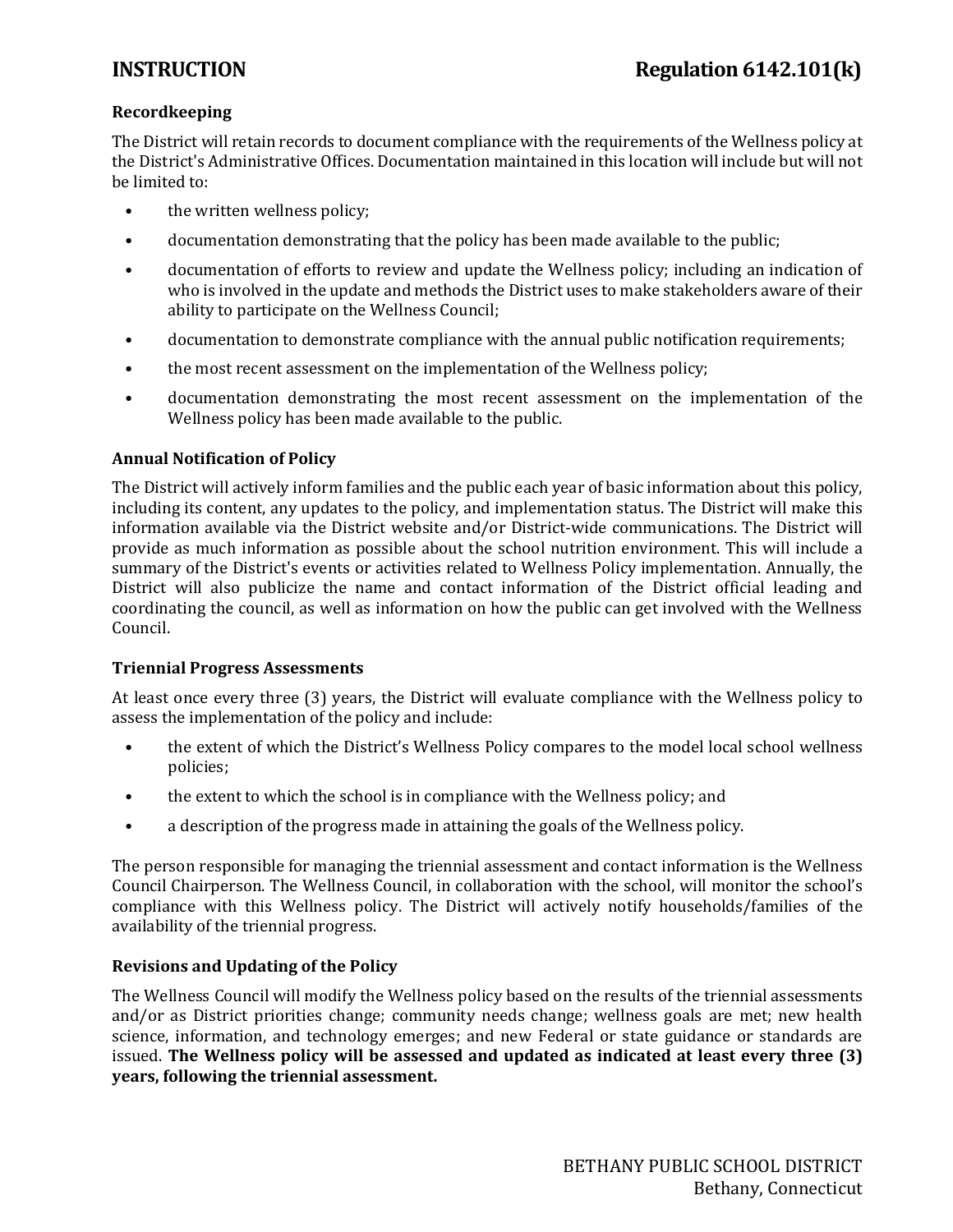# **Community Involvement**

The District will actively communicate ways in which representatives of the Wellness Council and others can participate in the development, implementation, and periodic review and update of the Wellness policy through a variety of means. The District will inform parents/guardians of the improvements that have been made to school meals and compliance with school meal standards, availability of child nutrition programs and how to apply, and a description of and compliance with Smart Snacks in School nutrition standards. The District will use electronic mechanisms, such as the District's website, as well as non-electronic mechanisms, such as newsletters, presentations to parents/guardians, or sending information home to parents/guardians, to ensure that all families are actively notified of the content of, implementation of, and updates to the Wellness policy, as well as how to get involved and support the policy. The District will ensure that communications are culturally and linguistically appropriate to the community, and accomplished through means similar to other ways that the District and individual schools are communicating important school information with parents/guardians.

The District will actively notify the public about the content of or any updates to the Wellness policy annually at a minimum. The District will also use these mechanisms to inform the community about the availability of the annual and triennial reports.

### **Monitoring**

The Superintendent or designee shall ensure compliance with the established Wellness policy. School food service staff members shall ensure compliance with nutrition policies within school food service areas and shall report on this matter to the Superintendent or designee. The Superintendent or designee shall provide periodic implementation data and/or reports to the Board concerning this policy's implementation sufficient to allow the Board to monitor and adjust the policy.

#### **Policy Review**

The District shall identify a strategy and schedule to help review policy compliance, assess progress, and determine areas in need of improvement. As part of that process, the District shall review nutrition and physical activity policies; new research and evidence on health trends and effective programs; provision of an environment that supports healthy eating and physical activity, nutrition, physical education policies, and program elements. The District shall, as necessary, revise the Wellness policy and develop work plans to facilitate its implementation.

#### **District Nutrition Standards**

The District strongly encourages the sale or distribution of nutrient-dense foods for all school functions and activities. Nutrient-dense foods are those foods that provide substantial amounts of vitamins and minerals with relatively few calories, such as fruits, vegetables, whole grains, low-fat dairy, lean meats, and legumes. In an effort to support the consumption of nutrient-dense foods in the school setting the District will follow the beverage requirements of state statute and federal regulations, whichever are stricter, and have adopted the CNS governing the sale of food on school grounds. Sites are encouraged to study these standards and must develop policy using the following CNS and state beverage requirements as minimal guidelines.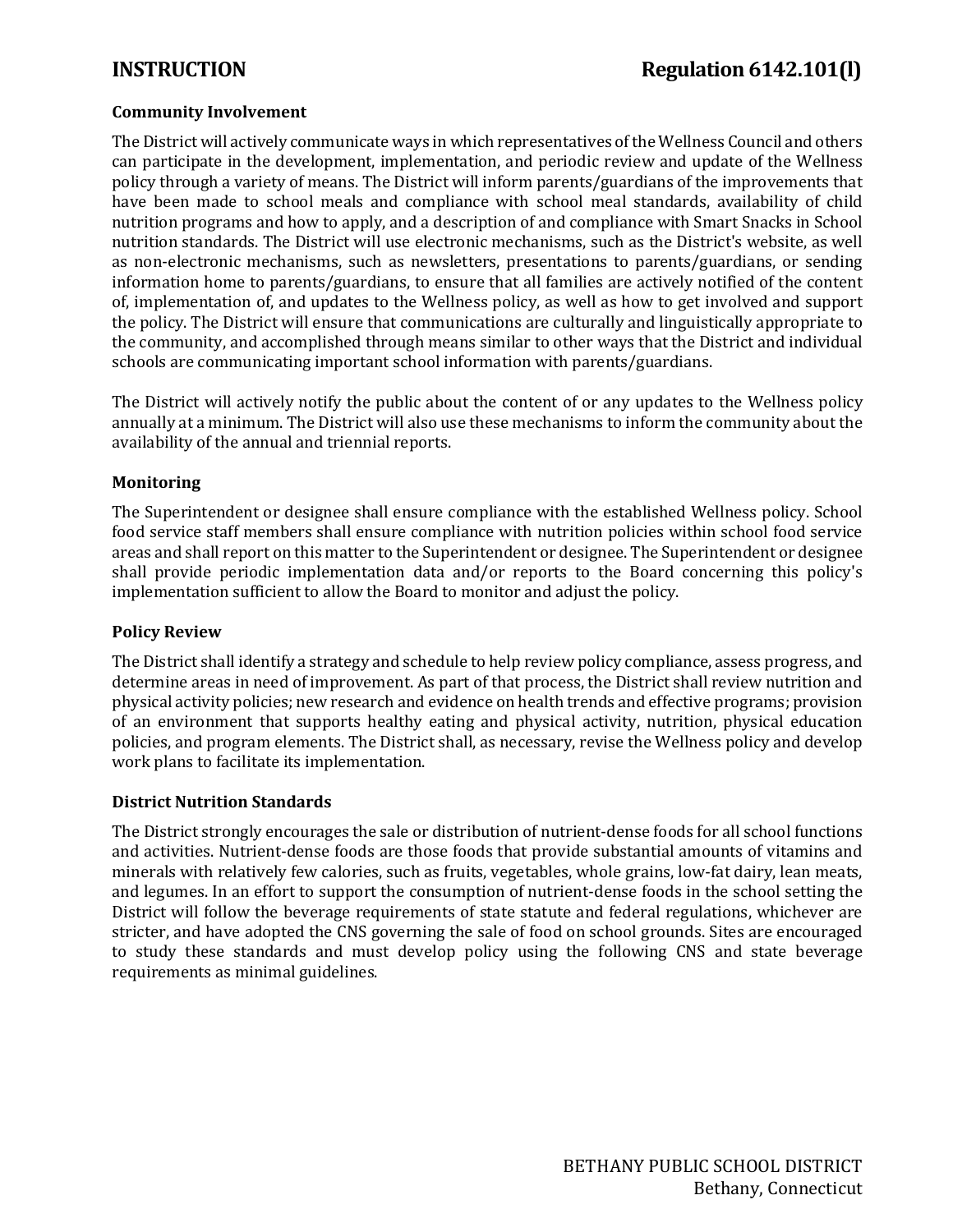Food:

- 1. Any given food item offered for sale to students separately from reimbursable meals will:
	- meet the portion size requirements of the CNS and the USDA Nutrition Standards;
	- not contain any chemically altered fat substitutes and will meet the fat requirements of the CNS;
	- meet the saturated fat requirements of the CNS;
	- meet the trans-fat requirements of the CNS;
	- not contain any artificial sweeteners or sugar alcohols and will meet the sugar requirements of the CNS;
	- meet the sodium requirements of the CNS and the USDA Nutrition Standards.
- 2. Foods and beverages will not contain caffeine, with the exception of trace amounts of naturally occurring substances.
- 3. Limit condiment use and provide low-fat, low-sugar, and low-sodium varieties.
- 4. Increase choices of whole grains and foods containing fiber.
- 5. Encourage the consumption of nutrient-dense foods, e.g., whole grains, fresh fruits and vegetables, lean meats, legumes, and low-fat dairy products.

Note: Public Law 108-265, the Child Nutrition and WIC Reauthorization Act of 2004, requires that the Wellness policy must include "nutrition guidelines for all foods available on the school campus during the school day, with the objectives of promoting student health and reducing childhood obesity." If the District does not adopt the preceding standards, it must develop specific nutrition standards that address what foods can be sold or served to students during the school day.

#### Candy:

Candy and gum (including sugarless candy and sugarless gum) can only be sold to students on school premises if they are sold at the location of an event that occurs after the school day or on the weekend, provided they are not sold from a vending machine or school store.

#### Beverages:

Pursuant to state statute, the sale of beverages to students on school premises shall be limited to the following five categories:

- 1. Milk, low-fat (1%) unflavored or nonfat which may be flavored or unflavored but contains no artificial sweeteners and no more than 4 grams of sugar per fluid ounce (federal regulation requires non-fat or 1% low-fat milk).
- 2. Nondairy milk, such as soy or rice milk, which may be flavored or unflavored but contains no artificial sweeteners, no more than 4 grams of sugar per fluid ounce, no more than 35% of calories from fat per serving, and no more than 10% of calories from saturated fat per serving.
- 3. One hundred percent (100%) fruit or vegetable juice or a combination of such juices, containing no added sugars, sweeteners, or artificial sweeteners.
- 4. Beverages that contain only water and fruit or vegetable juice and have no added sugars, sweeteners, or artificial sweeteners.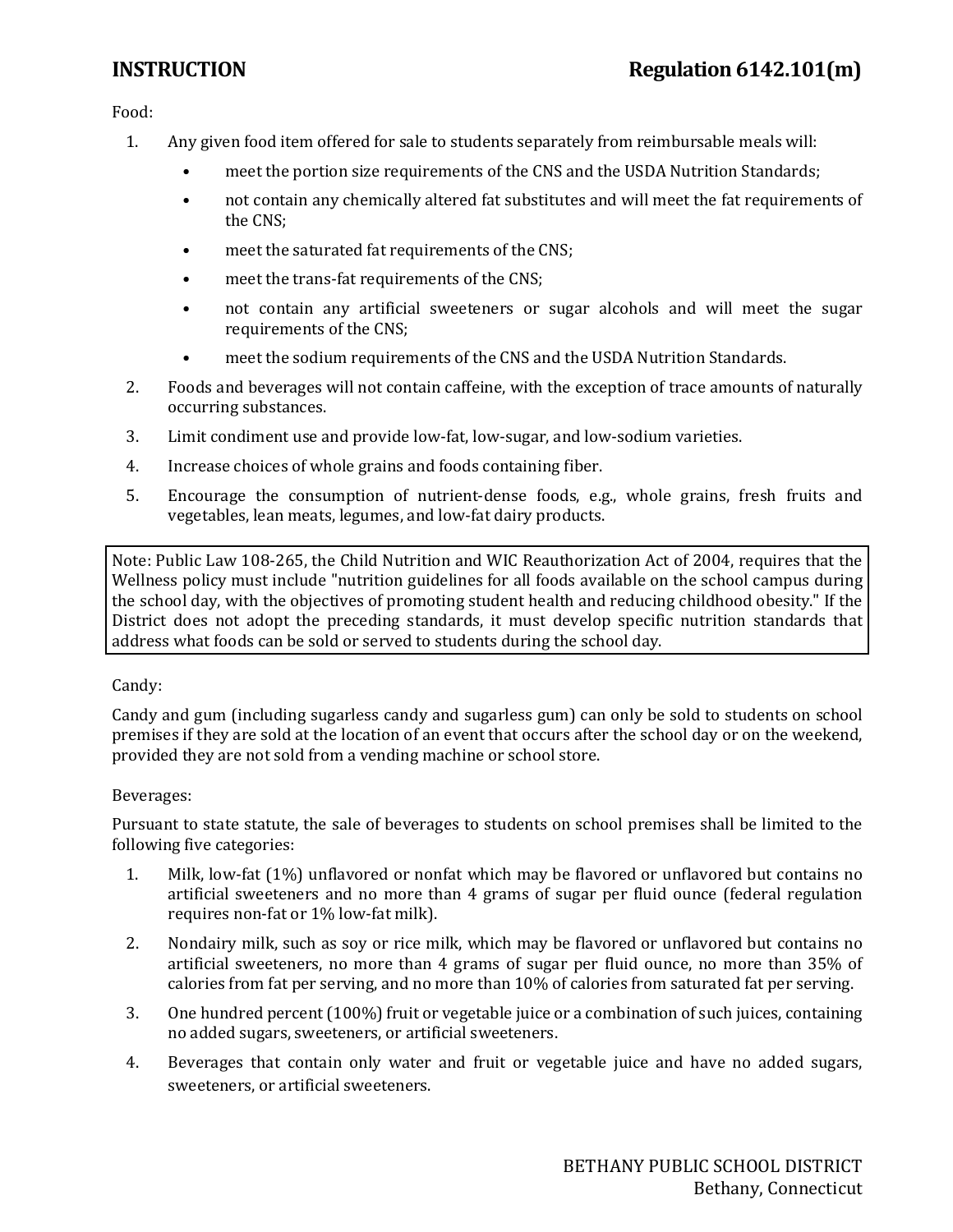- 5. Water, which may be flavored but must contain no added sugars, sweeteners, artificial sweeteners, or caffeine.
	- Portion sizes of the beverages specified above are limited to no more than 8 fluid ounces for students in grades K-5 inclusive and 12 fluid ounces for students in grade 6, except water, which is unlimited.
	- Vending sales of any beverages other than those listed as approved in state statute are not permitted on school grounds at any time.
	- School store sales of any beverages other than those listed as approved in state statute are not permitted on school grounds at any time.
	- The sale of any beverages that do not meet the requirements of state statute and federal regulations is allowed at the location of an event that occurs after the school day or on the weekend, provided they are not sold from a vending machine or school store.

(Consult the CSDE's List of Acceptable Foods and Beverages for allowable products. Foods that meet the CNS meet or exceed the USDA's competitive food standards. Listed beverages will meet both federal and state requirements.)

# **Guidelines for Food and Beverages Offered to Students at School**

The District encourages the use of nutrient-dense foods for all school functions and activities. Nutrientdense foods are those foods that provide substantial amounts of vitamins and minerals and relatively few calories, such as fruits, vegetables, whole grains, low-fat dairy, lean meats, and legumes. At any school function (parties, celebrations, feasts, sporting events, etc.) where foods and beverages are sold or served to students, healthy choices meeting the CNS and beverage requirements of state statute must be available. Some suggested foods and beverages are listed below. The list should be checked against the CNS developed by the State Department of Education and published annually, the state beverage statute, and the Department's online list of acceptable foods and beverages, which is updated quarterly.

- Raw/fresh vegetable sticks (e.g., carrots)/slices with low-fat dressing or yogurt dip
- Fresh fruit
- 100% fruit juices or 100% vegetable juices or a combination of such juices
- Frozen 100% fruit juice pops
- Bottled water, without added sugars, sweeteners, artificial sweeteners, or caffeine
- Dried fruits (raisins, banana chips, etc.) without added sugar, fat, or salt
- Trail mix (dried fruits and nuts)
- Dry roasted peanuts, tree nuts, and soy nuts (not coconut or palm nuts) without added fat, sugar, or sodium
- Low-fat meat and cheese sandwiches (use low-fat mayonnaise in chicken/tuna salads)
- Party mix (variety of cereals, nuts, pretzels, etc.), depending on added fat, sugar, and salt
- Low-sodium crackers
- Baked corn chips & fat-free potato chips with salsa and low-fat dips (Ranch, French Onion, Bean, etc.)
- Low-fat muffins, granola bars, crackers, and cookies such as fig bars and ginger snaps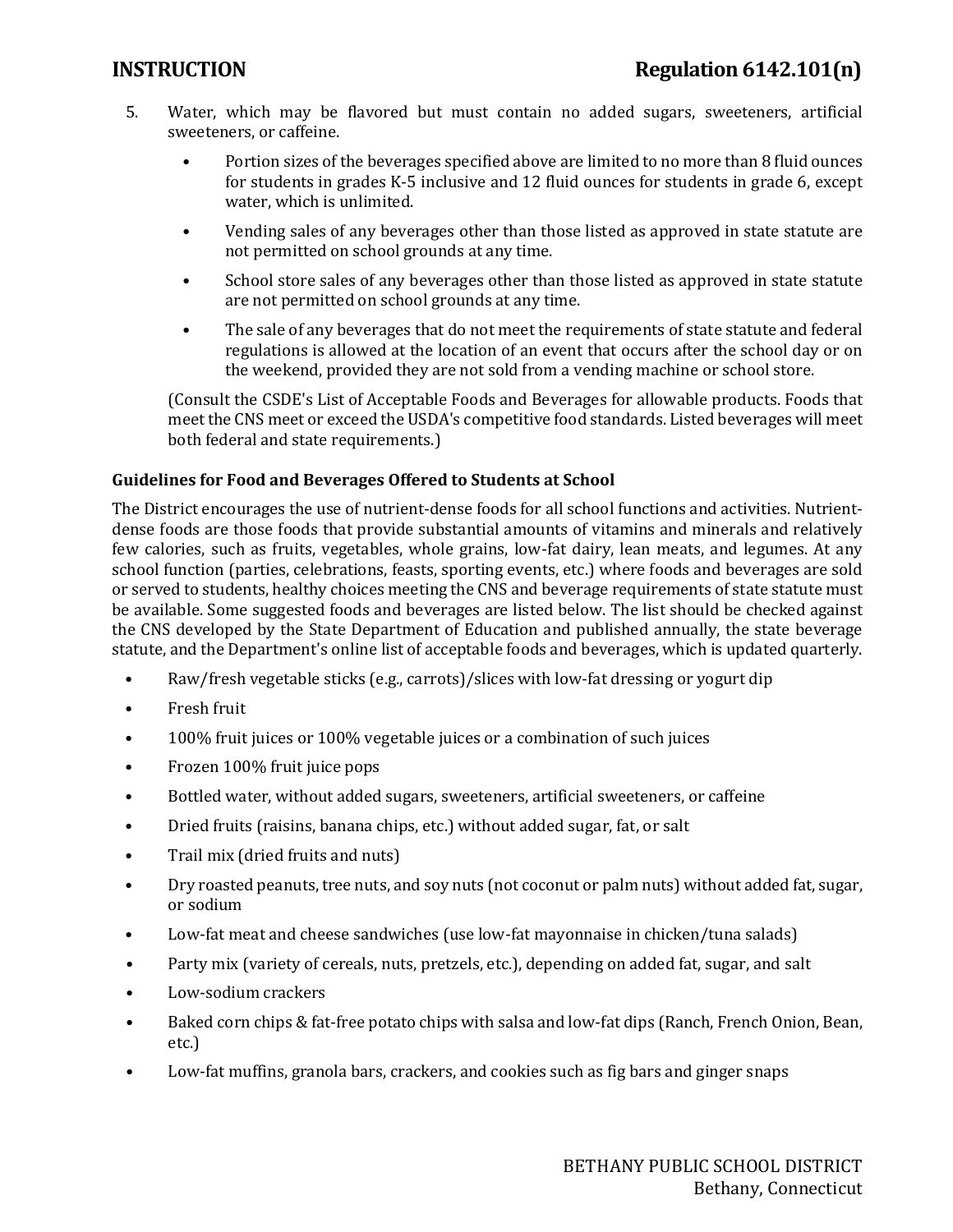- Angel food and sponge cakes
- Flavored yogurt & fruit parfaits (low-fat/nonfat yogurt)
- Gelatin and low-fat pudding cups
- Low-fat ice creams, frozen yogurts, sherbets
- Low-fat and nonfat dairy products
- Pure ice cold water without sugars, sweeteners, artificial sweeteners, or caffeine
- Pretzels
- Bread products such as breadsticks, rolls, bagels, and pita bread
- Ready-to-eat low sugar cereals (with no more than 15 grams added sugar per serving and no more than 35% sugar by weight)
- Low-fat (1%) and skim milk

. Check online listings a[t http://www.sde.ct.gov/sde/cwp/view.asp?a=2626&q=320754#Healthy](http://www.sde.ct.gov/sde/cwp/view.asp?a=2626&q=320754#Healthy) Compliance with the state beverage statute and the CNS varies depending on the brand and type of item.

Food items that do not meet the CNS and beverages not meeting the requirements of state statute and federal regulations can be sold at the location of an event occurring after the end of the regular school day or on the weekend, provided they are not sold from a vending machine or school store.

### **Competitive Foods and Beverages**

"Competitive foods" include all foods and beverages sold in schools except for meals provided through the SBP and NSLP. The USDA interim final rule groups competitive foods into three categories: 1) Entrée Items (sold only a-la-carte), 2) Side Dishes; and 3) Beverages. Pursuant to federal regulations and state statutes and regulations, the sale of competitive foods is restricted as follows:

- 1. Foods that do not meet the CNS cannot be sold to students on school premises, including, but not limited to:
	- water ices (any frozen, sweetened water such as "…sicles" and flavored ice with the exception of products that contain fruit, fruit juice, milk, milk ingredients, or egg ingredients other than egg whites)
	- candy/sugarless candy
	- chewing gum/sugarless chewing gum
- 2. Beverages that do not meet the requirements of state statute and federal regulations (including, but not limited to, coffee/decaffeinated coffee/iced coffee, tea/herbal tea/iced tea, soda/diet soda, sports drinks, hot chocolate, fruit drinks that are not 100% juice) can only be sold to students on school premises at the location of an event that occurs after the school day or on the weekend provided they are not sold from a vending machine or school store.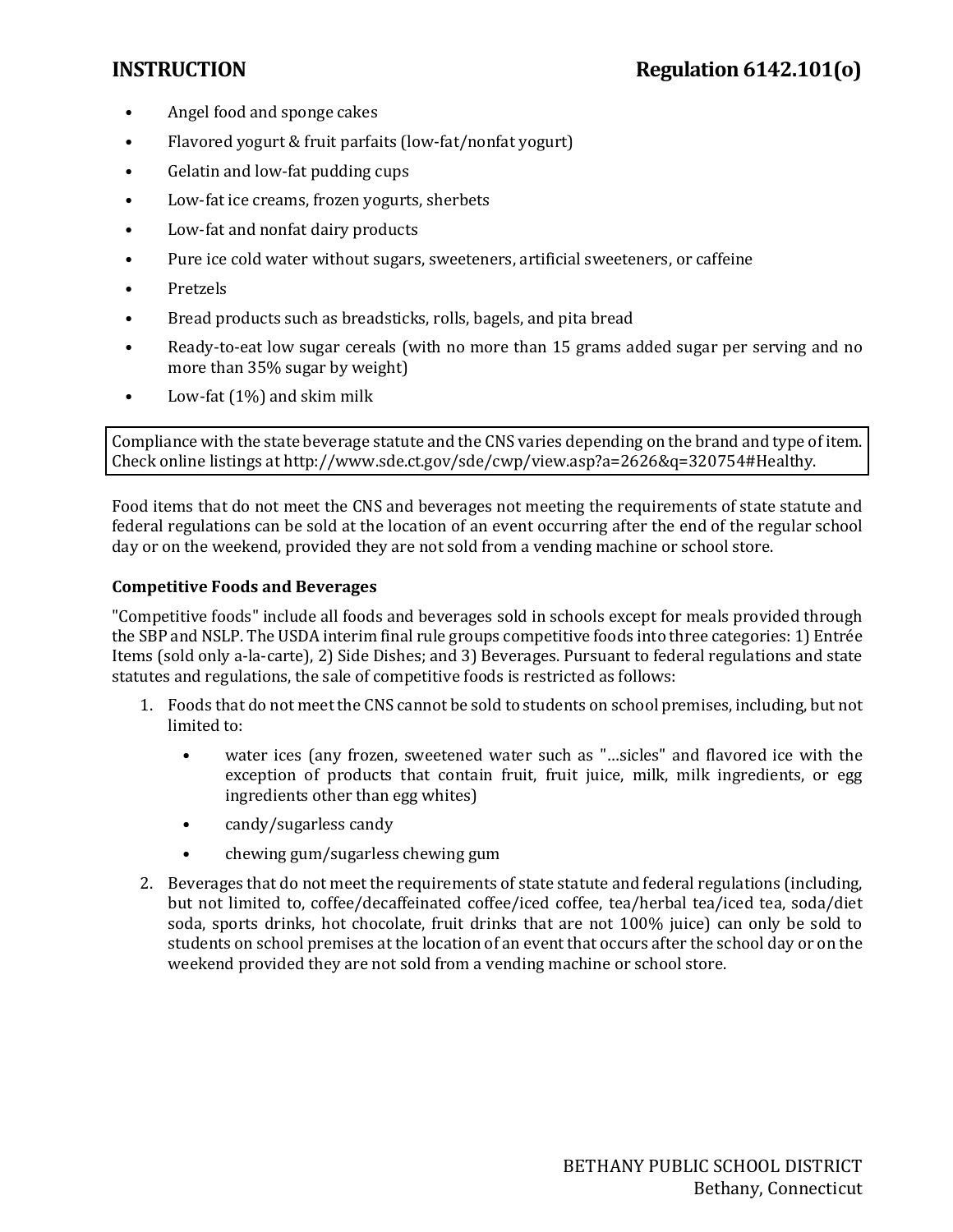# **INSTRUCTION Regulation 6142.101(p)**

- 3. During the period of thirty (30) minutes before any meal program up until thirty (30) minutes after the end of the program, competitive foods and beverages may only be sold anywhere on school premises if they meet the CNS or state beverage statute and the income they generate accrues to the nonprofit school food service account. Outside of this timeframe, competitive foods and beverages may only be sold if they meet the CNS and state beverage statute and federal regulations, whichever are stricter.
- 4. No competitive foods may be sold without the prior approval of the Superintendent. Such sales must comply with state law, Section 10-215b-23 of the Regulations of Connecticut State Agencies.

Schools shall use the CSDE's "List of Acceptable Foods and Beverages" to determine whether commercial food and beverage products meet the USDA's competitive foods standards. Listed beverages will meet both federal and state requirements.

### **Physical Education/Physical Activity**

It is the Board's position that all students have equal and equitable opportunities for physical activity and physical education in the District. The Superintendent is encouraged to review and consider implementing physical activity and physical education program improvements. The goals of the District are:

- 1. All children, from pre-kindergarten through grade 6, will participate in a quality, standardsbased physical education program throughout the school year; (Note: Physical education is not a required element of the local school Wellness policy.)
- 2. The school will have certified physical education teachers providing physical education instruction.
- 3. The school will have appropriate class sizes, facilities, equipment, and supplies needed to deliver quality physical education consistent with state and/or national standards.
- 4. The physical education curriculum for grades pre-kindergarten through 6 will be aligned with established state physical education standards.
- 5. The District will ensure that waivers, exemptions, or substitutions for physical education classes are not granted.

#### **Incorporating Physical Activity Into the Classroom**

Students in all grade levels shall be provided with opportunities for physical activity beyond and in addition to physical education. Classroom health education shall complement physical education by reinforcing the knowledge and self-management skills needed to maintain a physically active lifestyle and to reduce time spent on sedentary activities, such as watching television. Opportunities for physical activity shall be incorporated into other subject lessons and can be used as reinforcement, reward, and celebration for achievement, positive behavior, and completion of assignments. Classroom teachers shall provide short physical activity breaks between lessons or classes, as appropriate.

#### **Use of School Facilities Outside of School Hours**

Access to school sites will be provided through permitting use of facilities to community youth sports groups consistent with the District's Facilities Use Policy so additional opportunities are available for youth to participate in quality physical activity, fitness, sports, and recreation programs. School spaces and facilities shall be available to students, staff members, and community members before, during, and after the school day, on weekends, and during school vacations. The spaces and facilities shall also be available to community agencies and organizations offering physical activity and nutrition programs. School policies concerning safety shall apply at all times.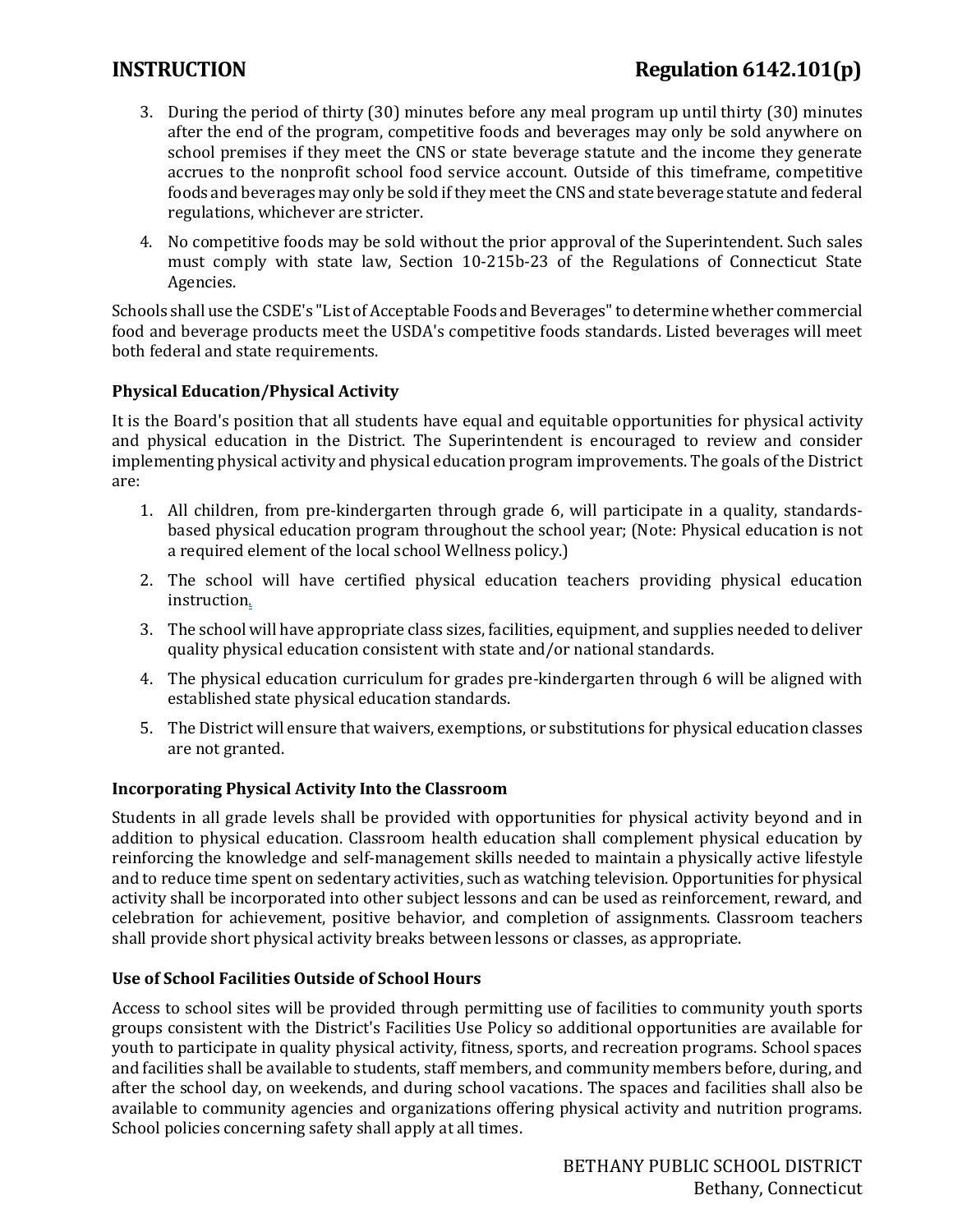# **Prohibiting Physical Activity as Punishment**

Schools shall prohibit the use of physical activity (such as required running or push-ups as punishment) and withholding of physical education class and other forms of physical activity as punishment. Recess or other opportunities for physical activity shall not be withheld as a measure to enforce the completion of academic work in accordance with Board policies and administrative regulations.

### **Daily Recess**

All elementary school students shall have at least 20 consecutive minutes a day of supervised recess, preferably outdoors, during which schools should encourage moderate to vigorous physical activity and provide space, equipment, and an environment that is conducive to a safe and enjoyable activity. Districts shall ensure that students with special physical and cognitive needs have equal physical activity opportunities, with appropriate assistance and services. Districts shall not permit extended periods (i.e., periods of two or more hours) of inactivity. When activities, such as mandatory school-wide testing, make it necessary for students to remain indoors for long periods of time, schools shall give students periodic breaks during which they are encouraged to get up from their chairs and be moderately active.

### **Physical Activity Opportunities Before and After School**

The school shall offer extracurricular physical activity programs, such as physical activity clubs or intramural programs. The District shall offer a range of activities that meet the needs, interests, and abilities of all students, including boys, girls, students with physical and cognitive disabilities, and students with special health care needs. After-school and enrichment programs shall provide and encourage - verbally and through the provision of space, equipment, and activities - daily periods of moderate to vigorous physical activity for all participants.

### **Safe Routes to School**

When appropriate, the District shall work together with local public works, public safety, and/or police departments to make it safer and easier for students to walk and bike to school.

# **Family and Community Involvement**

In order to promote family and community involvement in supporting and reinforcing physical education in the school, the District is responsible for ensuring:

- 1. physical education activity ideas are sent home with students;
- 2. parents/guardians are encouraged to promote their child's participation in the school's physical education programs and after school activities;
- 3. families are invited to attend and participate in physical education activity programs and health fairs;
- 4. physical education curriculum includes homework that students can do with their families;
- 5. school staff consider the various cultural preferences in the development of physical education programs; and
- 6. school staff is encouraged to cooperate with other agencies and community groups to provide opportunities for students to participate in physical activity programs.